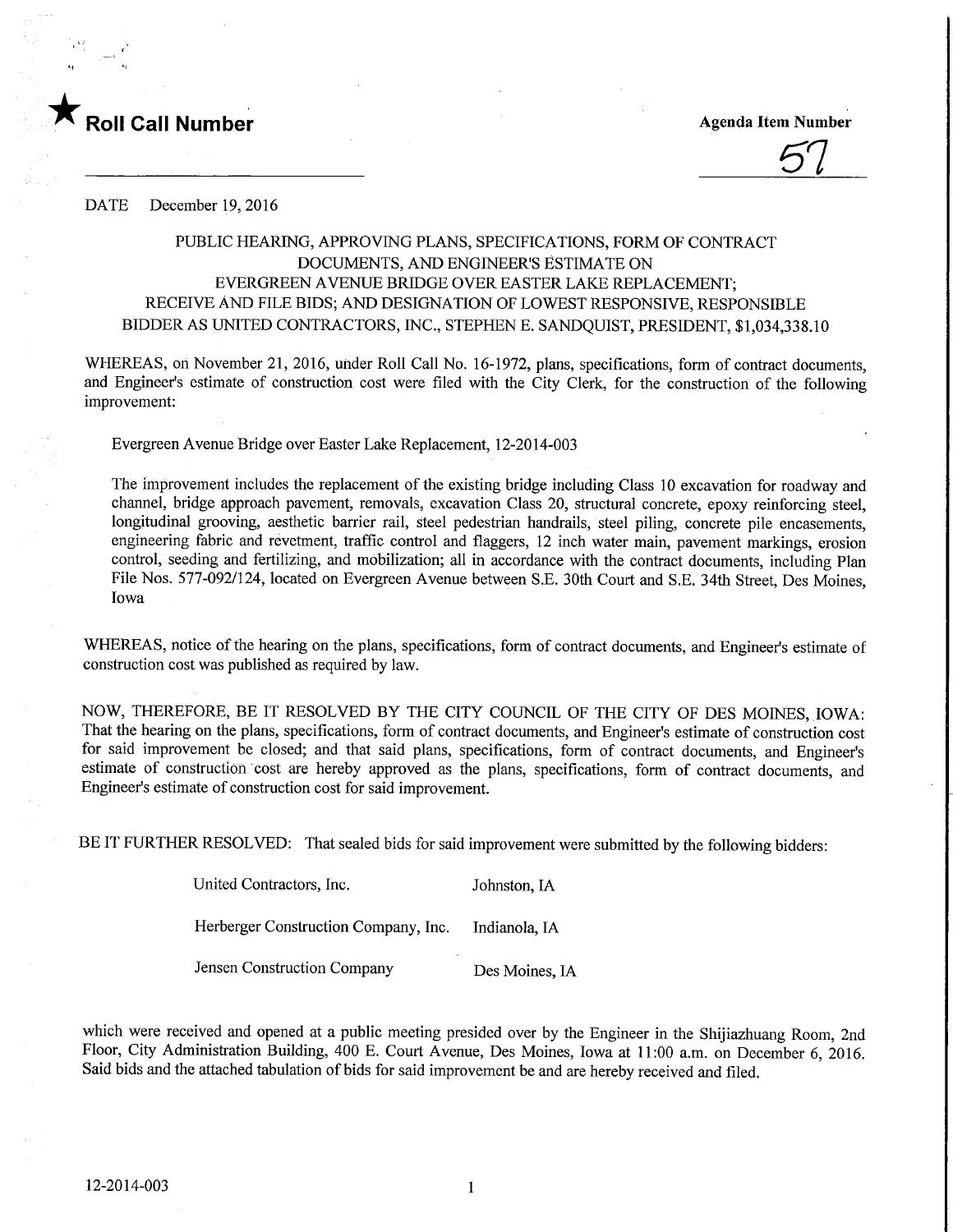

 $\mathcal{O}'$ 

DATE December 19, 2016

BE IT FURTHER RESOLVED: That the Des Moines City Engineer, as the Engineer, has determined that the lowest responsive, responsible bid for the construction of said improvement was submitted by United Contractors, Inc., Stephen E. Sandquist, President, 6678 N.W. 62nd Avenue, PO Box 347, Johnston, IA, 50131 in the amount of \$1,034,338.10, and said bid be and the same is hereby accepted.

BE IT FURTHER RESOLVED: That the bid security of the unsuccessful bidders be and is hereby authorized and directed to be returned.

BE IT FURTHER RESOLVED: That the Engineer is hereby directed to secure execution by the lowest responsible, responsive Bidder and its surety of the contract documents in the form heretofore approved by this Council; that the Engineer is directed to thereafter present said contract documents to this Council for approval and authorization to the Mayor to sign; and that no contract shall be deemed to exist between the City of Des Moines and said Bidder until said contract has been executed by the Bidder, and shall have been approved by this Council and executed by the Mayor and attested to by the City Clerk.

BE IT FURTHER RESOLVED: That the City Council hereby authorizes the necessary road closures for the Project.

(City Council Communication Number  $\mu$   $\sim$  113 attached.)

Moved by to adopt.

Middolm

Kathleen Vanderpool Deputy City Attorney

FORM APPROVED: FUNDS AVAILABLE

 $O$  Rtte

and affixed my seal the day and year first above written.

Daniel E. Ritter Des Moines Finance Director

Funding Source: 2016-2017 CIP, Page Bridge - 9, Evergreen Avenue over Easter Lake, BR050, Being: \$206,125.10 from the Polk '•—County Conservation Board, \$79,650 from Des Moines Water Works for water main constmction, and the remaining \$748,563 from BR050. G.O. Bonds

> I, Diane Rauh, City Clerk of said City Council, hereby certify that at a meeting of the City Council, held on the above date, among other proceedings the above was adopted. IN WITNESS WHEREOF, I have hereunto set my hand

COUNCIL ACTION **COWNIE COLEMAN GATTO GRAY HENSLEY MOORE** WESTERGAARD TOTAL MOTION CARRIED YEAS | NAYS | PASS | ABSENT APPROVED

Mayor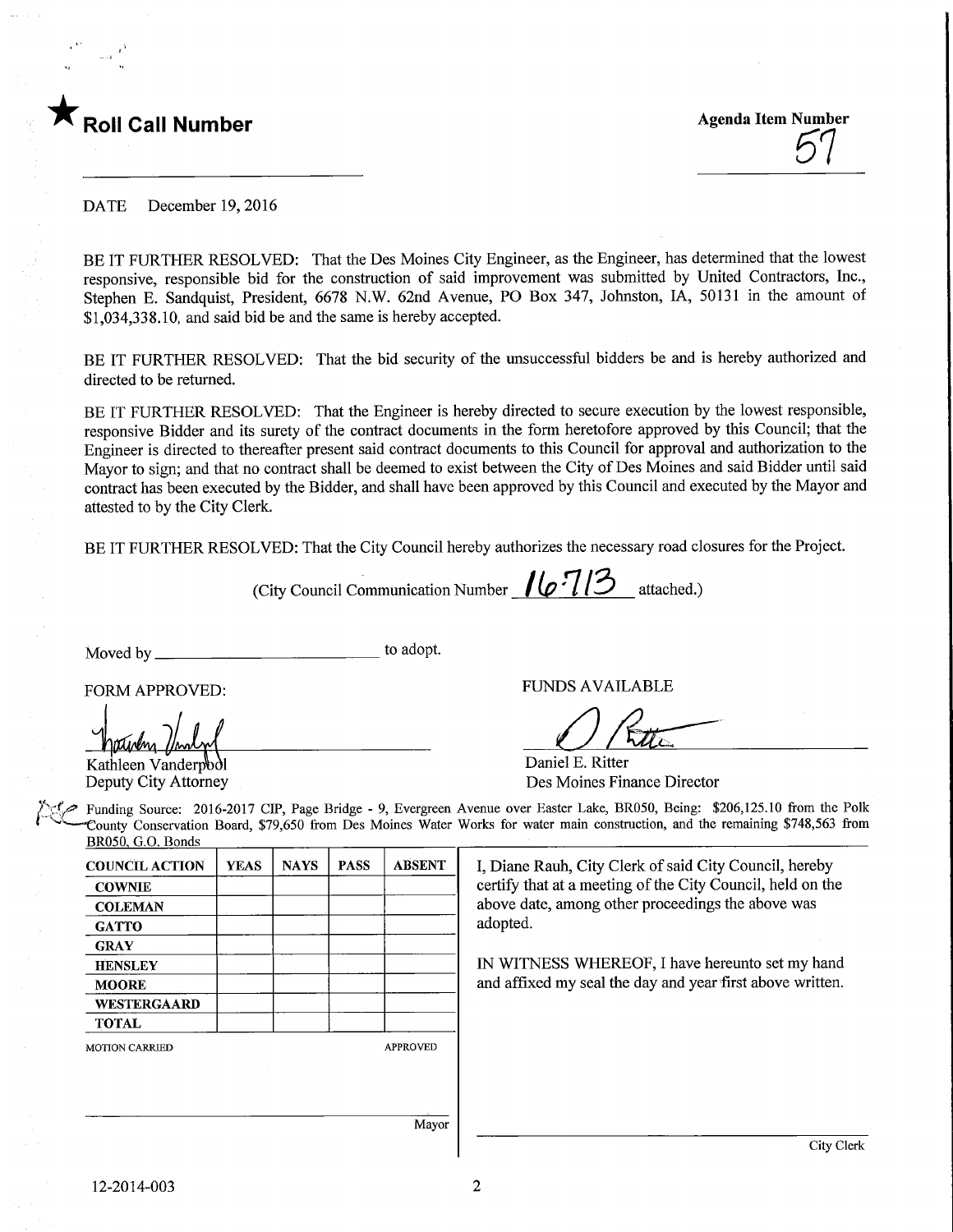DEPARTMENT OF ENGINEERINGCITY OF DES MOINES, IOWA

Activity ID 12-2014-003 IDOT PROJECT NO. NoneBID DATE: 12/06/2016

> Jnited Contractors, Inc.Johnston, IABID SECURITY10% Bid Bond

Herberger Construction Co., Inc. Indianola, IA

lensen Construction Co.Des Moines, IA**BID SECURITY** 

A.R

 $\gamma_{\rm c}$ 

BID SECURITY10% Bid Bond

TABULATED BY: 2. ERICKSON APPROVED BY R.*Ve* 6000 |

CONTRACTOR'S BID TABULATIONPROJECT: EVERGREEN AVENUE BRIDGE OVER EASTER LAKE REPLACEMENT

|             |                                                                |                                 |             |               | 10% Bid Bond<br><b>BID PRICE</b> |               | 10% Bid Bond<br><b>BID PRICE</b> |               | 10% Bid Bond<br><b>BID PRICE</b> |                           |
|-------------|----------------------------------------------------------------|---------------------------------|-------------|---------------|----------------------------------|---------------|----------------------------------|---------------|----------------------------------|---------------------------|
|             |                                                                |                                 |             |               |                                  |               |                                  |               |                                  |                           |
|             |                                                                |                                 | <b>UNIT</b> |               | <b>UNIT</b>                      |               | <b>UNIT</b>                      |               | UNIT                             |                           |
| <b>ITEM</b> | <b>DESCRIPTION</b>                                             | <b>QUANTITY</b>                 | PRICE       | <b>AMOUNT</b> | <b>PRICE</b>                     | <b>AMOUNT</b> | PRICE                            | <b>AMOUNT</b> | PRICE                            | <b>AMOUNT</b>             |
| 0001        | EMBANKMENT-IN-PLACE                                            | 318 CY                          | \$50.00     | \$15,900.00   | \$45.00                          | \$14 310.00   | \$50.00                          | \$15,900.00   | \$45.00                          | \$14,310.00               |
| 0002        | EXCAVATION, CLASS 10, ROADWAY AND BORROW                       | 37 CY                           | \$100.00    | \$3,700.00    | \$115.00                         | \$4,255.00    | \$125,00                         | \$4,625.00    | \$115.00                         | \$4,255.00                |
| 0003        | EXCAVATION, CLASS 10, WASTE                                    | 500 CY                          | \$15.00     | \$7,500.00    | \$20.00                          | \$10,000.00   | \$21.00                          | \$10,500,00   | \$20.00                          | \$10,000.00               |
| 0004        | EXCAVATION, CLASS 10, CHANNEL                                  | 500 CY                          | \$15.00     | \$7,500.00    | \$20,00                          | \$10,000,00   | \$21.00                          | \$10,500.00   | \$20.00                          | \$10,000.00               |
| 0005        | TOPSOIL, FURNISH AND SPREAD                                    | 110 CY                          | \$75,00     | \$8,250.00    | \$65,00                          | \$7,150.00    | \$70.00                          | \$7,700.00    | \$65.00                          | \$7,150.00                |
| 0006        | GRANULAR SHOULDERS, TYPE B                                     | <b>11 TON</b>                   | \$200.00    | \$2,200.00    | \$145.00                         | \$1,595.00    | \$155.00                         | \$1,705.00    | \$145,00                         | \$1,595.00                |
| 0007        | SHOULDER CONSTRUCTION, EARTH                                   | 0.5 STA                         | \$1,000.00  | \$500,00      | \$6,900.00                       | \$3,450.00    | \$7,250.00                       | \$3,625.00    | \$6,900.00                       | \$3,450.00                |
| 0008        | MACADAM STONE BASE                                             | <b>200 TON</b>                  | \$50.00     | \$10,000.00   | \$55,00                          | \$11,000.00   | \$60,00                          | \$12,000.00   | \$55.00                          | \$11,000.00               |
| 0009        | BRIDGE APPROACH PAVEMENT, AS PER PLAN                          | 335.6 SY                        | \$160.00    | \$53,696,00   | \$167.00                         | \$56.045.20   | \$177,00                         | \$59,401.20   | \$180.00                         | \$60,408.00               |
| 0010        | SURFACING, DRIVEWAY, CLASS A CRUSHED STONE                     | 235 TON                         | \$25.00     | \$5,875.00    | \$40,00                          | \$9,400.00    | \$40.00                          | \$9,400.00    | \$25.00                          | \$5,875.00                |
| 0011        | REMOVAL OF EXISTING BRIDGE                                     | 1 LS                            | \$50,000.00 | \$50,000,00   | \$60,000.00                      | \$60,000,00   | \$60,000.00                      | \$60,000.00   | \$70,000,00                      | \$70,000.00               |
| 0012        | EXCAVATION, CLASS 20                                           | 238 CY                          | \$45.00     | \$10,710.00   | \$50.00                          | \$11,900.00   | \$55.00                          | \$13,090.00   | \$35.00                          | \$8,330.00                |
| 0013        | STRUCTURAL CONCRETE (BRIDGE)                                   | 373.7 CY                        | \$750,00    | \$280,275.00  | \$750.00                         | \$280,275.00  | \$745.00                         | \$278,406.50  | \$975.00                         | \$364,357.50              |
| 0014        | STRUCTURAL CONCRETE COATING                                    | 205 SY                          | \$120.00    | \$24,600.00   | \$50.00                          | \$10,250,00   | \$92.00                          | \$18,860.00   | \$87.00                          | \$17,835.00               |
| 0015        | REINFORCING STEEL, EPOXY COATED                                | 91654 LB                        | \$1.10      | \$100,819.40  | \$1.10                           | \$100,819.40  | \$1.00                           | \$91,654.00   | \$1.20                           | \$109,984.80              |
| 0016        | CONCRETE BARRIER RAILING, AESTHETIC                            | 242 LF                          | \$120.00    | \$29,040.00   | \$120,00                         | \$29,040.00   | \$135.00                         | \$32,670.00   | \$125.00                         | \$30,250.00               |
| 0017        | STRUCTURAL STEEL PEDESTRIAN HAND RAILING ,10 IN. HEIGHT        | 213.2 LF                        | \$75.00     | \$15,990.00   | \$75.00                          | \$15,990.00   | \$60.00                          | \$12,792.00   | \$95.00                          | \$20,254.00               |
| 0018        | STRUCTURAL STEEL PEDESTRIAN HAND RAILING, 4'-6 HEIGHT          | 119.7 LF                        | \$120.00    | \$14,364.00   | \$125.00                         | \$14,962,50   | \$190.00                         | \$22,743.00   | \$200.00                         | \$23,940.00               |
| 0019        | PILES, STEEL, HP 10 X 42 ; 14 @ 35' & 24 @ 35'                 | 1330 LF                         | \$45.00     | \$59,850,00   | \$45,00                          | \$59,850.00   | \$40.00                          | \$53,200.00   | \$45.00                          | \$59,850.00               |
| 0020        | CONCRETE ENCASEMENT OF STEEL H PILES, HP 10 X 42 (P10L TYPE 3) | 408 LF                          | \$125.00    | \$51,000.00   | \$125.00                         | \$51,000.00   | \$240.00                         | \$97,920.00   | \$205.00                         | \$83,640.00               |
| 0021        | BRIDGE WING ARMORING - EROSION STONE                           | 90 SY                           | \$55.00     | \$4,950,00    | \$65,00                          | \$5,850.00    | \$60.00                          | \$5,400.00    | \$150,00                         | \$13,500.00               |
| 0022        | <b>ENGINEERING FABRIC</b>                                      | 800 SY                          | \$3.00      | \$2,400.00    | \$3,00                           | \$2,400.00    | \$3,00                           | \$2,400.00    | \$4.00                           | \$3,200.00                |
| 0023        | REVETMENT, CLASS E                                             | <b>575 TON</b>                  | \$70.00     | \$40,250.00   | \$70.00                          | \$40,250,00   | \$60,00                          | \$34,500.00   | \$55.00                          | \$31,625.00               |
| 0024        | REVETMENT, REMOVE AND REPLACE                                  | 100 CY                          | \$50.00     | \$5,000.00    | \$20.00                          | \$2,000.00    | \$125.00                         | \$12,500.00   | \$80.00                          | \$8,000.00                |
| 0025        | REMOVAL OF PAVEMENT                                            | 288 SY                          | \$20.00     | \$5,760.00    | \$25.00                          | \$7,200,00    | \$26.00                          | \$7,488.00    | \$25.00                          | \$7,200.00                |
| 0026        | SAFETY CLOSURE                                                 | 3 EACH                          | \$250.00    | \$750.00      | \$100.00                         | \$300.00      | \$100.00                         | \$300,00      | \$100.00                         | \$300.00                  |
| 0027        | HANDHOLES AND JUNCTION BOXES                                   | 2 EACH                          | \$800.00    | \$1,600.00    | \$1,250.00                       | \$2,500.00    | \$1,300.00                       | \$2,600.00    | \$1,250.00                       | \$2,500.00                |
| 0028        | OBJECT MARKER, TYPE 3                                          | 4 EACH                          | \$175.00    | \$700.00      | \$200.00                         | \$800,00      | \$200.00                         | \$800.00      | \$200.00                         | \$800.00                  |
| 0029        | PAINTED PAVEMENT MARKING, WATERBORNE OR SOLVENT-BASED          | 8.44 STA                        | \$150.00    | \$1,266.00    | \$125.00                         | \$1,055,00    | \$135.00                         | \$1,139.40    | \$125.00                         | \$1,055.00                |
| 0030        | <b>TRAFFIC CONTROL</b>                                         | 1 <sub>LS</sub><br>$\mathbf{u}$ | \$15,000.00 | \$15,000.00   | \$11,000.00                      | \$11,000.00   | \$8,500.00                       | \$8,500.00    | \$15,000,00                      |                           |
| 0031        | REMOVAL OF ASBESTOS                                            | 1 <sub>LS</sub>                 | \$10,000.00 | \$10,000,00   | \$10,000.00                      | \$10,000.00   | \$4,500.00                       | \$4,500.00    | \$5,000.00                       | \$15,000.00<br>\$5,000,00 |
| 0032        | FLAGGERS, UNIFORMED POLICE OFFICER                             | 6 DAY                           | \$550,00    | \$3,300.00    | \$550,00                         | \$3,300.00    | \$650.00                         | \$3,900.00    | \$800,00                         |                           |
| 0033        | PROJECT SIGN SMALL, STANDARD                                   | 1 EACH                          | \$300,00    | \$300,00      | \$200,00                         | \$200.00      | \$150.00                         | \$150.00      | \$600,00                         | \$4,800.00<br>\$600.00    |
| 0034        | GALVANIZED RIGID STEEL CONDUIT, 2 IN, DIA., WITH PULL STRING   | 135 LF                          | \$50.00     | \$6,750.00    | \$50.00                          | \$6,750.00    | \$20.00                          | \$2,700.00    | \$25,00                          |                           |
| 0035        | <b>WATERING FOR SEEDING</b>                                    | 65 MGAL                         | \$60.00     | \$3,900.00    | \$50.00                          | \$3,250,00    | \$50.00                          | \$3,250.00    |                                  | \$3,375.00                |
| 0036        | <b>MOBILIZATION</b>                                            | 1 LS                            | \$84,899.60 | \$84,899,60   | \$80,000.00                      | \$80,000.00   | \$76,000.00                      | \$76,000.00   | \$50,00<br>\$125,000.00          | \$3,250.00                |
| 0037        | MULCHING, BONDED FIBER MATRIX                                  | 0.2 ACRE                        | \$3,500.00  | \$700.00      | \$4,500.00                       | \$900.00      | \$4,600.00                       | \$920.00      |                                  | \$125,000,00              |
| 0038        | SEEDING AND FERTILIZING (URBAN)                                | 0.2 ACRE                        | \$3,500,00  | \$700.00      | \$4,500.00                       | \$900,00      | \$4,600.00                       | \$920,00      | \$4,500.00                       | \$900.00                  |
| 0039        | SILT FENCE                                                     | 690 LF                          | \$3.00      | \$2,070.00    | \$1.50                           | \$1,035,00    | \$3,00                           | \$2,070.00    | \$4,500.00                       | \$900.00                  |
| 0040        | MAINTENANCE OF SILT FENCE OR SILT FENCE FOR DITCH CHECK        | 690 LF                          | \$3.00      | \$2,070,00    | \$0.50                           | \$345.00      | \$0.50                           | \$345.00      | \$1.50                           | \$1,035,00                |
| 0041        | FLOATING SILT CURTAIN (HANGING)                                | 400 LF                          | \$35.00     | \$14,000.00   | \$18.00                          | \$7,200.00    | \$23.00                          | \$9,200.00    | \$0.50                           | \$345.00                  |
|             |                                                                |                                 |             |               |                                  |               |                                  |               | \$18.00                          | \$7,200.00<br>$\sim$      |